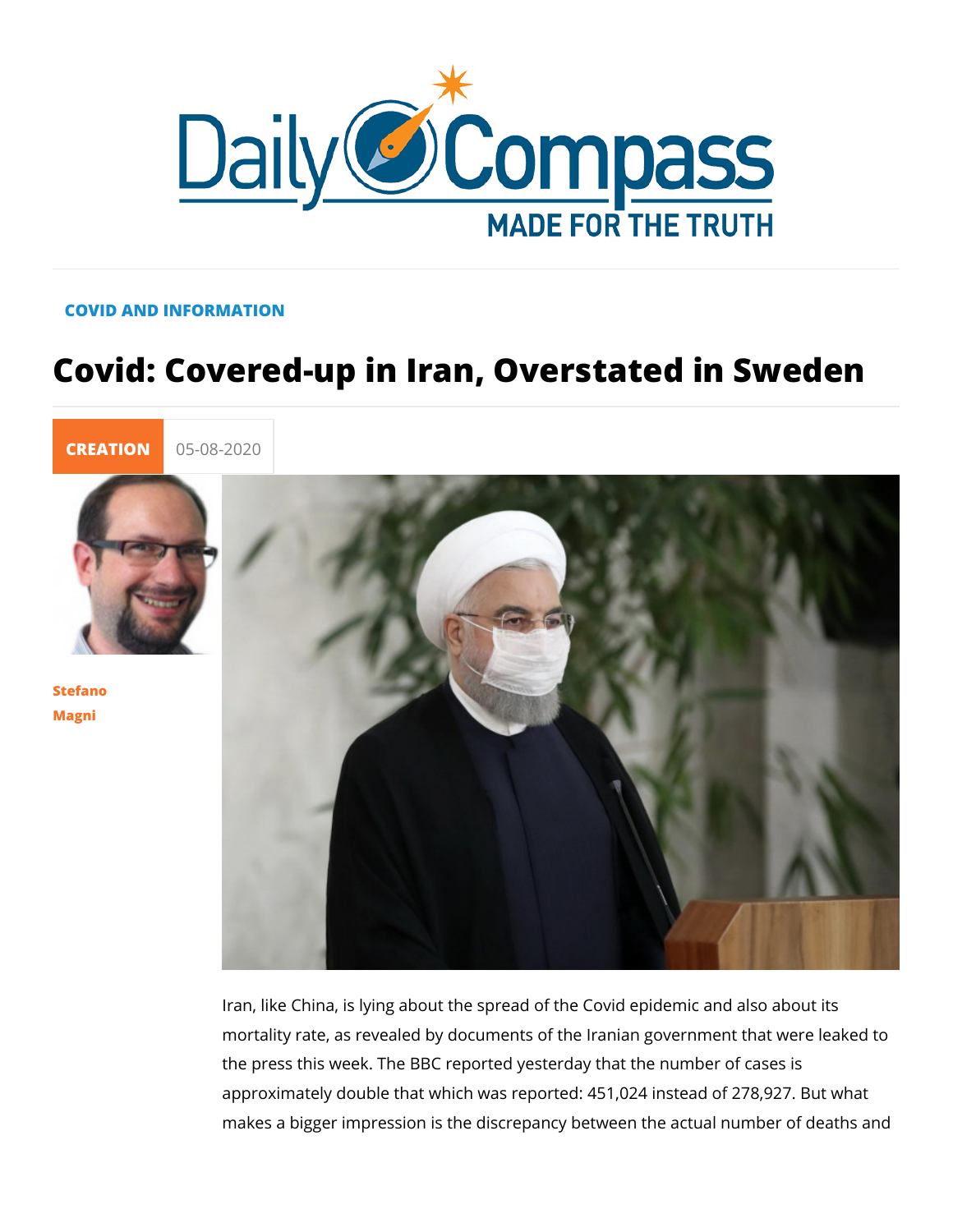the number that was reported: 42,000 instead of 14,405. Iran is a sensational example of how totalitarian regimes are able to hide and manipulate reality, but also reveals a failure of Western ability to gain information on Covid. We tend to not even question the information that comes to us from countries like China and Iran, while in free nations like Brazil, the United States, and above all Sweden, the seriousness of the situation has been and still is being greatly overstated by the media.

**Let's start with the case of Iran:** it didn't take any great work of investigative journalism to discover that the numbers do not add up. The Islamic Republic, a faithful ally of China and an important stop on the Silk Road, began to register the first cases of the new coronavirus in January. The first death was on January 22, the day before the existence of the new epidemic was admitted by China. The Islamic Iranian authorities however sounded the alarm only a month later. The disease has claimed many highprofile victims right from the beginning. The Iranian vice-minister of health, Iraj Harirchi, right in the middle of a press conference in which he was denying the gravity of the situation, became ill and was hospitalized the same day, testing positive for Covid-19. Shortly after this unusual episode, Ayatollah Hashem Bathayi Golpayegani died in the hospital at the age of 78 just two days after he tested positive. The ruling class of Iran was decimated in just a few days: at least 12 politicians and high-ranking officials of the regime died and 13 ended up in the hospital. If a nation in which the distance between the elite and population is so great saw such a high mortality rate among its highest leadership, who knows what was really happening among its general population. Satellite images published by the New York Times in March showed mass graves being dug near the city of Qom.

**Despite all this, the WHO and consequently also the Italian government** listened to the official numbers reported by the authorities in Tehran. The consequences on the practical level are not lacking. Just as Italy was locking down its citizens at home, on March 10 Iran Air (a company under sanctions from the United States because it is tied to the Iranian Pasdaran [the Islamic Revolutionary Guard Corps]) announced that after two days of suspension it was resuming all its flights to Europe except to Vienna, Gothenburg, and Stockholm. And Iran Air continued to use the Rimini airport to reach other airports like Amsterdam and Frankfurt. The Italian ambassador in Iran coninued to guarantee visas to Italy regularly. The situation did not change with the passage of time: in June an agreement was reached between the Iranian regime and *AIRiminium*, the company that manages the Rimini-San Marino airport (Federico Fellini airport): three weekly flights by Iran Air connected Tehran with Rimini. In July, the list of countries most at risk, whose citizens and travelers cannot enter Italy, did not include Iran. Other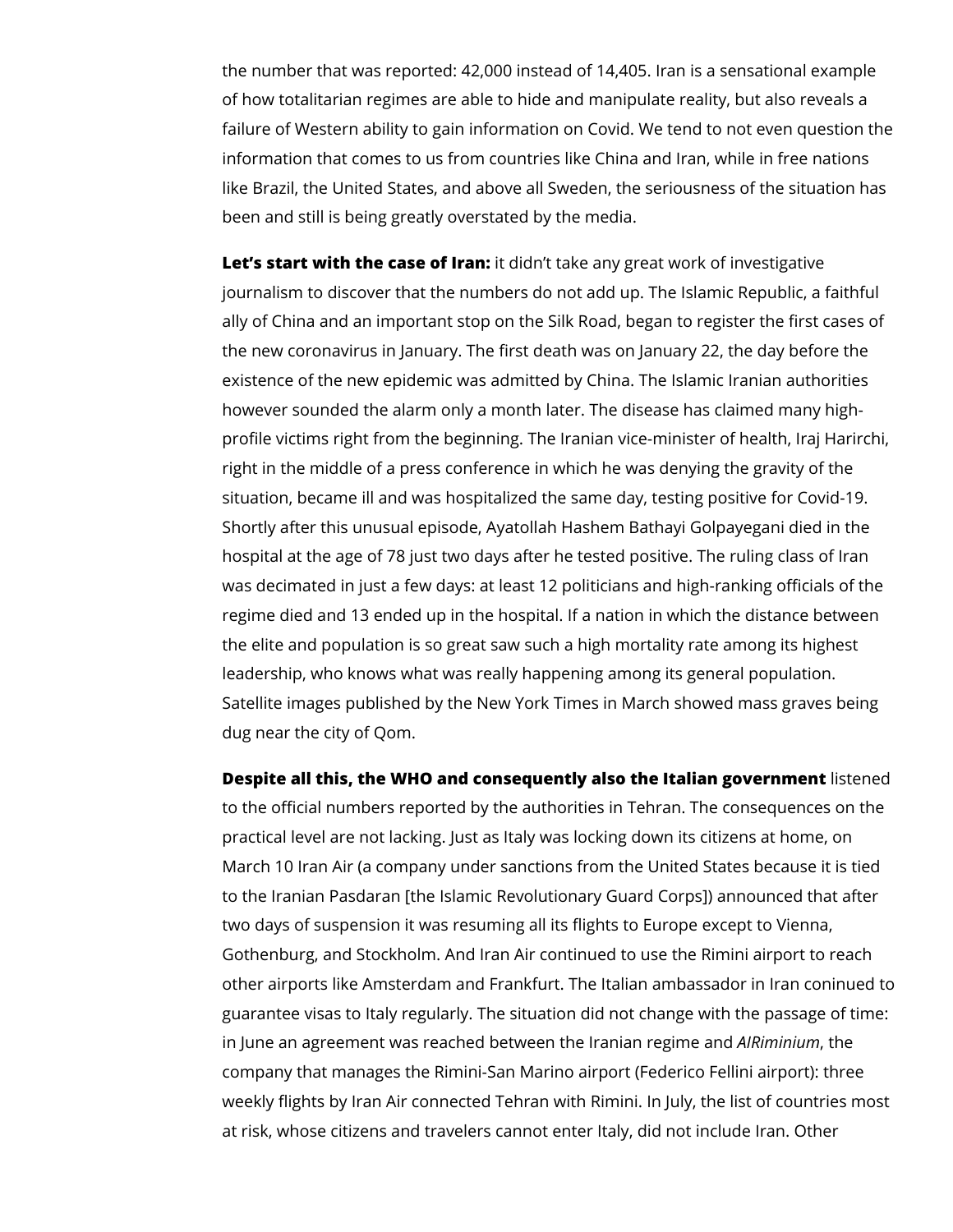nations of the Persian Gulf like Bahrain, Kuwait, and Oman are on it, but not the Islamic Republic.

**There is no clear answer as to why this trust has been given to Iran**: the error of underestimating the danger comes certainly from the WHO, but probably also from the favorable eye which the present Italian government gives to the Islamic Republic. We must not forget that Federica Mogherini herself (PD), the former High Representative of the EU, was one of the biggest promoters of the Iranian nuclear agreement. Right during the very first days of the arrival of the epidemic in Italy, on February 20, Alessandro Di Battista also returned from a long trip to Iran. The politician of the *Cinque Stelle*  movement who often expresses the opinions of his movement more explicitly than his fellow parliamentarians and ministers, produced a service in three parts, "*Sentieri Persiani*" [Persian Trails], that promises to be a sort of harangue in defense of the Islamic Republic, but in which there is not a single trace of the coronavirus crisis that was already underway when the politician was present in Iran.

**The underestimation of the Covid danger from Iran** stands in stark contrast to the treatment reserved for other countries both by the press and by the Italian government. The country that is currently presented as the worst case is Brazil. In terms of absolute numbers it is (it has the second highest number of cases in the world), but in terms of a percentage of its population it is still today in a decidedly better position compared to Italy, with 443 deaths per million inhabitants compared to 582 in Italy. And yet we have all read the news of the American (private) plane that stopped in Sardinia and was sent back, but we have not seen such harshness shown to Iranian planes. Politics matters a lot in both these cases: for Brazil because of the demonization of President Bolsonaro, and for the United States, obviously, because the same holds true for President Trump.

## **The case of Sweden also stands out, which has been treated by the Italian**

**media as the example** not to follow, fortunately without creating any political consequences (free movement remains because it is a member of the EU). It was said that Sweden would become the "black sheep" of Europe because of the number of its victims in relation to the population and its inability to flatten the contagion curve. On the contrary, in Sweden the contagion curve developed in a way very similar to that of Italy and the other nations struck by the coronavirus. The weekly average of new cases dropped to 200 at the end of July, compared to about 1,140 in the middle of June. And the daily number of deceased tied to coronavirus has dropped to less than 100 for two weeks, after having reached a high point of 115 in the middle of April. For the moment, then, the epidemic appears to be under control. In relation to its population, Sweden is